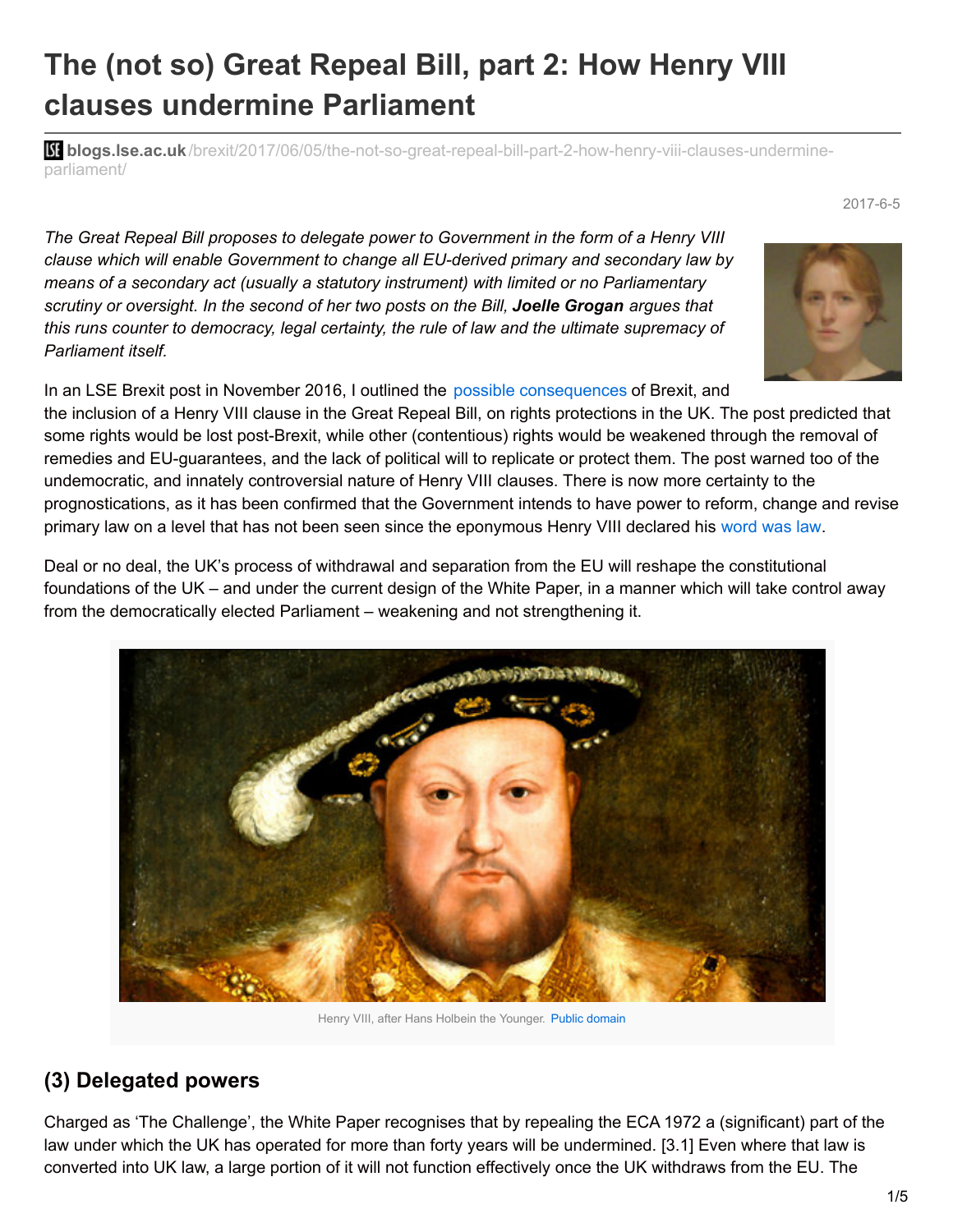White Paper proposes then to delegate power to change the 'full body of EU-derived law' which will 'necessarily' include primary and secondary legislation which implements EU obligations in addition to directly effective converted law. [3.16] The White Paper identifies that 'corrections' to the law would require Government to create between 800- 1000 statutory instruments. [3.19] It will also include the power to transfer to UK-bodies or Government powers currently exercised by EU bodies. [3.16] This delegated power to legislate to change primary and secondary law is a Henry VIII power<sup>[1]</sup> on unprecedented scale and scope, and raises a huge number of concerns, only some of which can be outlined below.

# <span id="page-1-0"></span>**Building with straw, sticks and bricks: three case studies on the use of delegated powers**

The White Paper presents three case studies to illustrate the expected use of a Henry VIII power by Government: (1) references to EU law; (2) the involvement of an EU institution; and (3) information sharing with an EU institution. As we consider these case studies, it should be remembered that these are to be considered paradigmatic cases, representative of 'The Challenge' and soluble by Government through statutory instruments, and not 'hard cases' similar to those outlined in Part I.

The **first case study** identifies the issue of references to EU law within the domestic legal framework. It envisions giving Government the 'power to correct': allowing them to amend converted law to 'reflect our new position'. [3.4] Beyond the vague language of what exactly 'reflecting new position' could mean without policy choices (or likely the Withdrawal Agreement if there is one), in many cases it will not be enough to erase references to EU law, bodies or frameworks within existing UK law. It would instead be necessary to replace entire EU frameworks altogether with equivalent UK standards. For an example to be a part of Brexit negotiations, the European [Medicines](http://www.ema.europa.eu/ema/) Agency is responsible for the scientific evaluation, supervision and safety monitoring of all medicines for use in the EU. Beyond the immediate question of what happens to areas currently operating under EU frameworks (for example, [medicines](https://pharmaphorum.com/brexit-implications-pharma/), or even [planes](https://www.ft.com/content/1881c3c8-f830-11e6-9516-2d969e0d3b65)) after Brexit Day, a significant question of the distinction between 'correction' and 'policy implementation' is unaddressed.

The **second case study** concerns the involvement of EU institutions, enabling in this instance the government to amend domestic legislation to 'either replace the reference to the Commission with a UK body or remove this requirement entirely.' Two issues are raised by this case study, the first is the assumption that there is an equivalent UK body which will be able to assume responsibilities for standards and compliance. This assumption presents its own resource, domestic expertise and logistical challenges highlighted in the example of the first case study. The second is more concerning: it explicitly enables a situation where a requirement could be removed entirely by Government. Removal of requirements, and perhaps the concomitant removal of 'red tape', could a way to introduce a policy of de-regulation by secondary legislation, and *not* by Parliament. The inherent danger in this case study is that standards – for example the Commission's explicit responsibility to ensure fair competition or environmental standards – will be removed or reduced by accident or (policy) design.

In the **third case study**, the Government considers information sharing with EU Institutions. The White Paper states that the UK would still be able to comply with such requirements in legislation where there would be 'no legal barrier' to doing so. It identifies situations in which an exchange of data would be beneficial to the UK, as for instance, security as in the case of the European Arrest Warrant. In each of these case studies, the proposed solution is delegated powers, or, 'a power to correct the statute book, where necessary, to rectify problems occurring as a consequence of leaving the EU'. In each of these, the question ought to be asked for Government to answer in their 'corrections' to the law: what is the purpose of the current law, what are the aims and impact of the reform, and why these changes are necessary. However, **the White Paper contains no mandate for these checks on the exercise of Henry VIII power**.

# **No taxation without representation! … but perhaps policy without Parliament**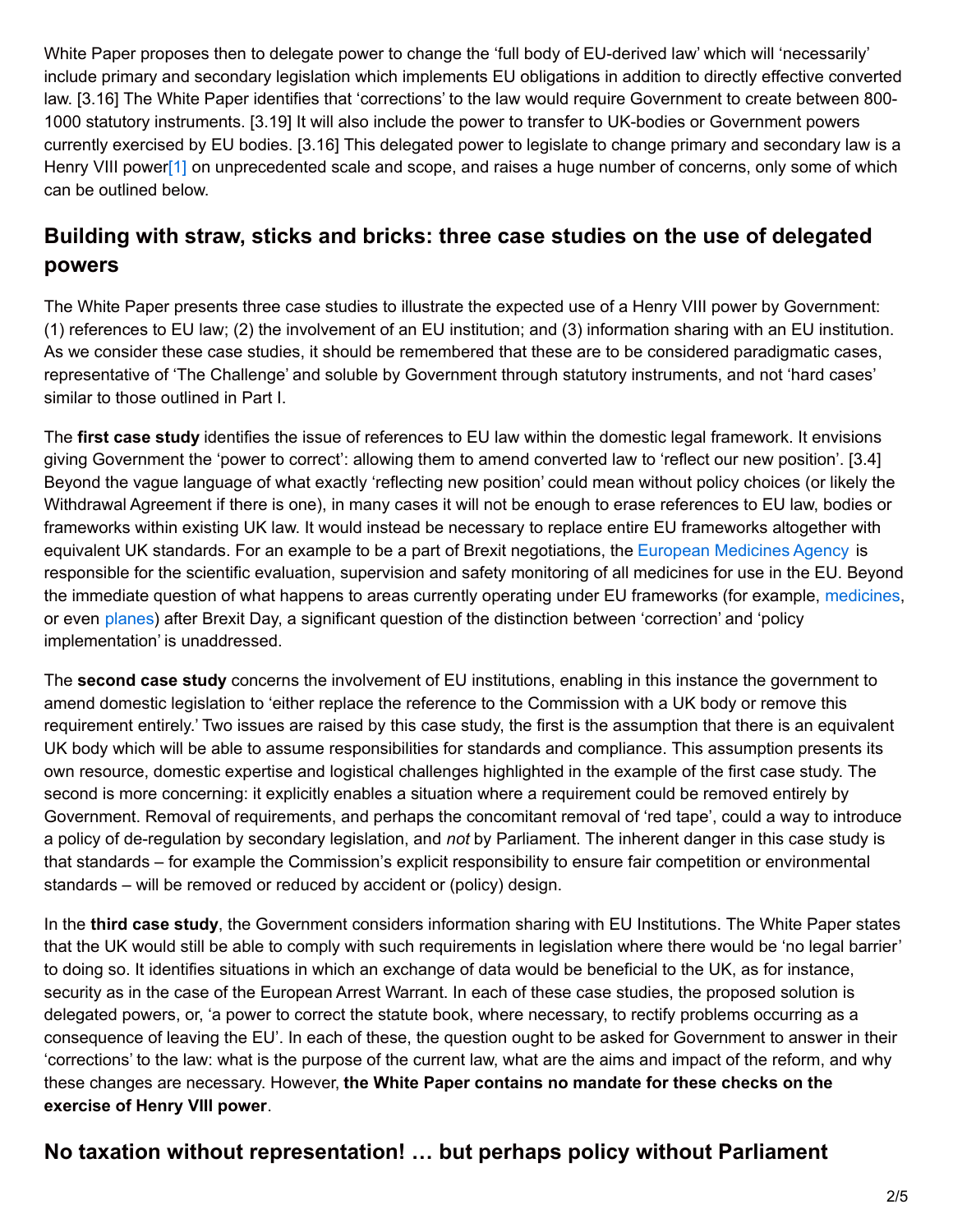One of [inherent](https://www.kcl.ac.uk/law/newsevents/newsrecords/2015-16/Ceding-Power-to-the-Executive---Lord-Judge---130416.pdf) dangers of Henry VIII powers to change primary law with limited supervision, is the possibility open to Government to implement policy decisions without Parliamentary input or democratic legitimacy. The White Paper acknowledges these concerns and initially lays out that the Great Repeal Bill 'will not aim' to make 'major changes to policy or establish new legal frameworks beyond what is necessary' [1.21] and will no new taxation will be introduced through secondary legislation. [3.17]

Indeed, to underline that delegated powers will not be used for policy-making, the Secretary for State for Exiting the European Union explicitly mentioned in the Foreword to the White Paper that the Great Repeal Bill will not be a 'vehicle for policy chances – but it will give the government the necessary power to correct or remove the laws that would otherwise not function properly once we have left the EU'. This assurance that Government will *not* implement policy without Parliament is subsequently (ostensibly) contradicted by the White Paper: 'where Government policies are delivered by secondary legislation, the case for that decision is justified.' [3.9]

The justification focuses 'the statute book can continue to function, and that decisions can be taken in the national interest and reflect the contents of the Withdrawal Agreement' [3.12] while also emphasising the 'prohibitively large amount of primary legislation to correct these problems.' [3.11] Incorporating terms of the Withdrawal Agreement by secondary legislation raises the same concerns as the Henry VIII clause within the ECA 1972. However, the cynic might counter that with only 21 months left to negotiate with the EU and under the repeated rhetoric of 'no deal is better than a bad deal', such an Agreement looks increasingly unlikely. Highlighting the concern that policy could be introduced without Parliament through use of delegated powers is deeply concerning from the perspective of democratic legitimacy, but any concern would be assuaged if sufficient possibility of scrutiny and constraints on the use of delegated power to legislate were included as part of the Great Repeal Bill.

#### **Great power and great responsibility: limited scrutiny of delegated powers**

The GRB envisions two types of statutory procedure, allowing Parliament to have 'different levels of scrutiny' over the '800 to 1,000' statutory instruments to be created by Government. [3.19] This is aimed to recognise the 'balance that will have to be struck between the importance of scrutiny and the speed of this process'. [3.20] The **affirmative procedure**, requiring debate and approval of both Houses of Parliament, will be reserved for 'more substantive changes'. [3.22] The **negative procedure**, under which it is estimated that most statutory instruments will fall due to the 'mechanistic nature of the conversion', does not require a vote or debate in Parliament, though members of either House can require a debate, and, 'if necessary' a vote on these statutory instruments. [3.21] The White Paper does not indicate principles or mechanisms which will determine which procedure statutory instruments will follow.

This is a **key issue for the election**: we are electing the Government who propose to have power to change law on an unprecedented scale and scope. We will also be electing MPs who will be able to call for statutory instruments to be justified and accounted for in Parliament. A weak opposition, or MPs unwilling to depart from party lines, would enable the use of Henry VIII powers by Government to go unchecked and without significant oversight, ultimately weakening Parliament.

# **A Great Repeal Bill, but not a Magna Carta: unconstrained Henry VIII powers**

Beyond the possibility of Parliamentary scrutiny of secondary legislation under the affirmative procedure, the White Paper proposes few actual constraints on the use of the power to change vast amounts of UK law through secondary legislation by Government. There is also a high likelihood that a significant amount of legislative power will be removed from Parliament by passing 'skeletal primary [legislation](https://www.publications.parliament.uk/pa/jt201617/jtselect/jtrights/695/69506.htm)' broadly drafted without clear boundaries to delegate large law-making capacity to Government.

<span id="page-2-0"></span>The White Paper acknowledges the concerns raised by the House of Lords Constitutional Committee in their [Report](https://www.parliament.uk/business/committees/committees-a-z/lords-select/constitution-committee/news-parliament-2015/great-repeal-bill-published/)<sup>[\[2\]](#page-3-1)</sup> on the Great Repeal Bill, relating to the need for clear limitations on the use of secondary legislation to change EU-derived law in terms of the 'purposes for which it can be used, the processes that have to be followed in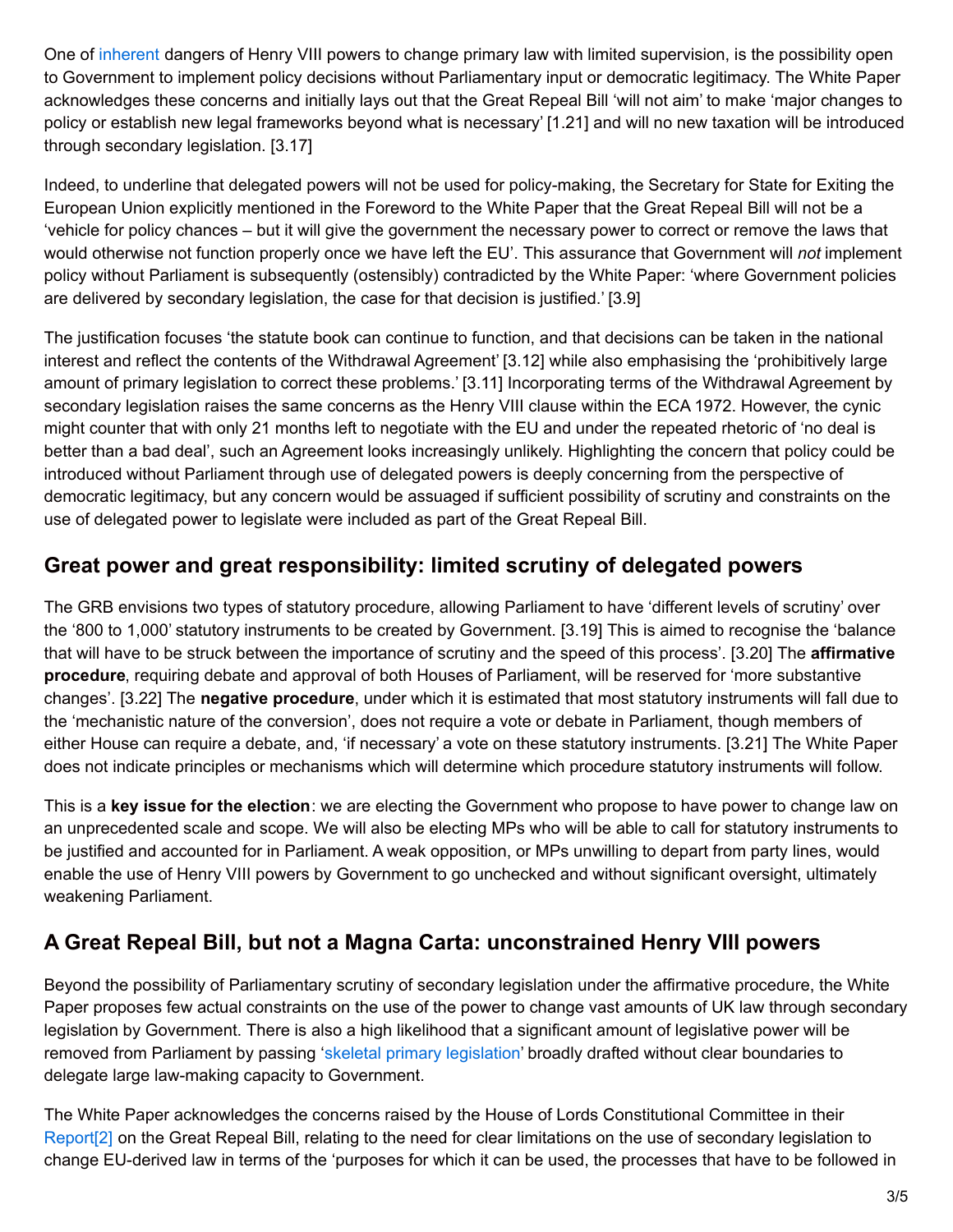using it, and the length of time for which powers are available.' [3.14] The White Paper also quotes from the [Constitutional](https://www.parliament.uk/business/committees/committees-a-z/lords-select/constitution-committee/news-parliament-2015/great-repeal-bill-published/) Committee Report that 'it is unrealistic to assume that Parliament will be able tightly to limit the delegated powers granted under the Bill' as this would constrain Government capacity to adapt EU law, and that circumstances would 'almost certainly necessitate the granting of relatively wide delegated powers to amend existing EU law and to legislation for new arrangements following Brexit' [3.13 citing HL Paper 123, 16-17] The lack of constraints on the exercise of delegated powers to change law related to the EU are aimed at balancing 'the need for scrutiny and the need for speed'. [3.23]

The White Paper proposes that the 'constraints placed on the delegated power in section 2 ECA to assess whether similar constraints could be suitable for the new power'. These constraints are the non-retrospective effect of the law, and that no new taxation would be introduced. [3.17] The White Paper acknowledges that these powers 'do not need to exist in perpetuity' and will ensure that the power is 'appropriately time-limited'. [3.25] What this time limit is, and whether any other limits will be placed on the exercise of wide legislative powers by the executive is up for debate in Parliament. The White Paper, however, contains no requirement on Government to provide explanation, justification or evaluation of the statutory instruments, and does not require assessment for impact on rights or the rule of law. The lack of oversight checks implicitly limits the prerogative of Parliament to legislate. The [irony](http://eulawanalysis.blogspot.co.uk/2016/06/referendum-briefing-3-does-eu-have.html) of the Brexit campaigners' accusations of the EU's democratic deficit and legislating without Parliament should not be lost here: **Government will have the power to legislate with less scrutiny and oversight than the EU.**

In the face of such concern, some might argue that the possibility of judicial review, and the liability of Government for secondary legislation could be raised as a reasonable objection to concerns related to the lack of sufficient *ex ante* scrutiny of Government's delegated power to legislate. While beyond the scope of this post, this argument is predicated on individuals having sufficient legal knowledge, capacity and resources to bring cases concerning the 800-1,000 statutory instruments to a heavily backlogged Court system. This argument also intrinsically acknowledges the weakening of Parliament, and the undermining of the separation of powers.

# **The (not so) Great Repeal Bill**

The proposals of the Great Repeal Bill create significant issues for legal certainty and democratic legitimacy – but most concerning is the scale of legislative power to be delegated to Government without sufficient scrutiny or adequate checks. Even on the most optimistic assessment of positive and negative procedures for scrutiny of secondary legislation, the latent threats to cornerstones parliamentary sovereignty and the rule of law, are extant: **the power to amend all EU-derived primary and secondary law by Government without sufficient checks and controls, with little resource for parliamentary scrutiny and oversight, runs counter to democracy, legal certainty, the rule of law and the ultimate supremacy of Parliament itself.**

Whoever is elected to Government will face challenges in Brexit at unprecedented scale and complexity: negotiation with the EU (which is less a homogenous body as the compromised interests of the remaining 27 Member States) and the repeal, conversion and reform of a vast amount of law which will immediately affect the lives of millions of people. But, in this election, just as important are those MPs who are not in Government – they will have the essential responsibility to safeguard individual rights and liberties, Parliamentary Sovereignty, and the democratic legitimacy of the Brexit that lies ahead.

These choices and this election will have impact far, far beyond the next five years.

#### **Notes**

<span id="page-3-0"></span>[\[1\]](#page-1-0) It should be noted that the White Paper does not identify proposed delegated power as a Henry VIII power, though the House of Lords [Constitutional](https://www.parliament.uk/business/committees/committees-a-z/lords-select/constitution-committee/news-parliament-2015/great-repeal-bill-published/) Committee and the House of [Commons](http://researchbriefings.parliament.uk/ResearchBriefing/Summary/CBP-7793#fullreport) Library has.

<span id="page-3-1"></span>[\[2\]](#page-2-0) It is notable that, in an [exceptional](https://www.parliament.uk/business/committees/committees-a-z/lords-select/constitution-committee/news-parliament-2015/great-repeal-bill-published/) decision by the House of Lords, the Report was produced *before* the White Paper had been introduced to either House.